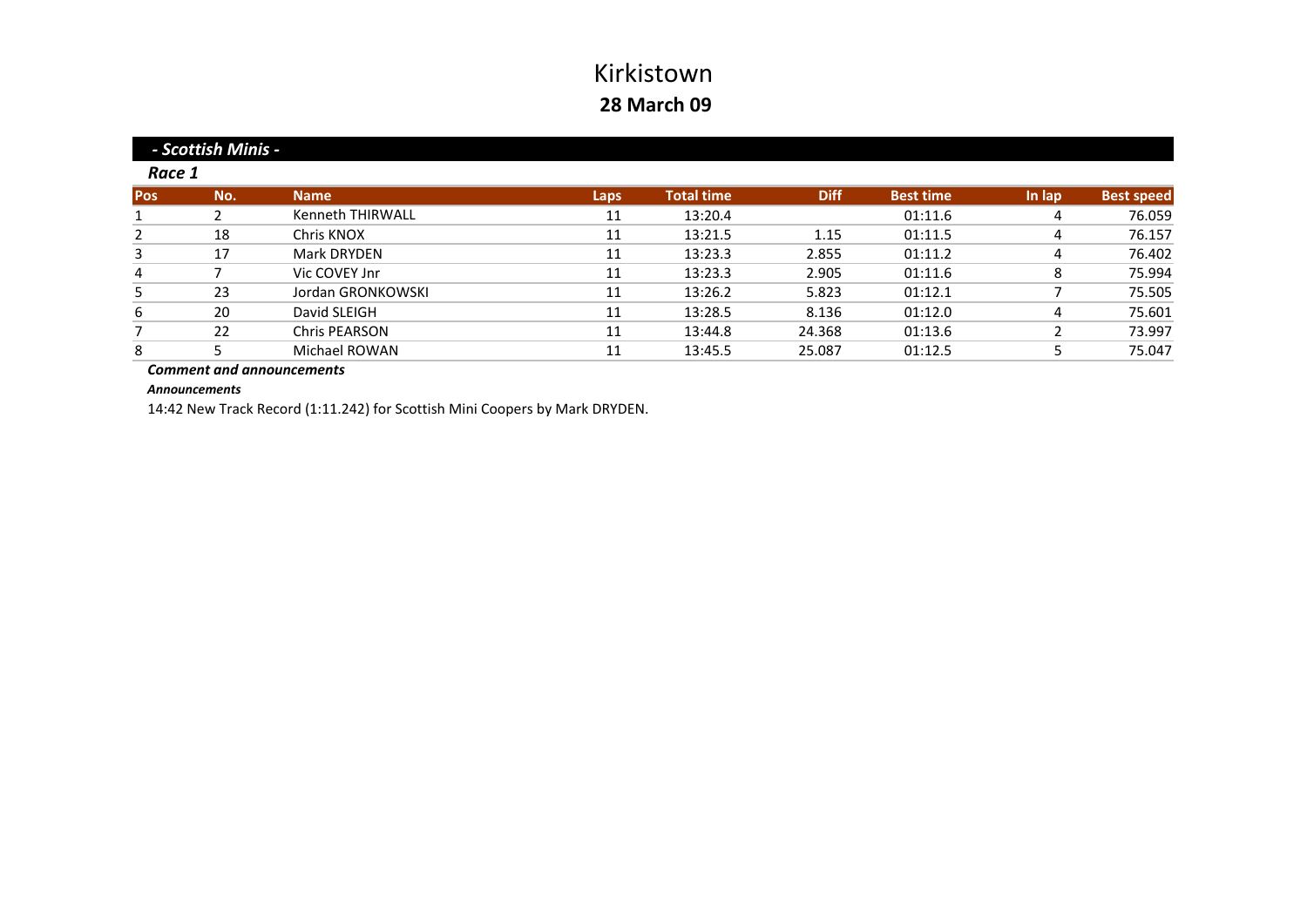**Pos No. Name Laps Total time Diff Best time In lap Best speed** 1 24 David O'BRIEN O'BRIEN 16 17:05.4 01:07.0 8 81.227 2 81 Stephen KERSHAW 16 17:05.4 0.032 01:07.0 10 81.244 3 1 Brian KELLY 16 17:05.5 0.081 01:06.9 14 81.38 4 66 Trevor DELANEY DELANEY 16 17:05.5 0.157 01:06.7 8 81.6281.62 5 3 Robbie ALLEN ALLEN 16 17:05.7 0.353 01:06.9 14 81.32981.329 6 19 Daniel POLLEY POLLEY 16 17:06.9 1.507 01:06.9 9 81.39781.397 7 88 Jimmy FURLONG 16 17:07.3 1.918 01:07.2 16 80.961 8 4 Robert CASEY 16 17:07.4 2.029 01:07.1 10 81.177 9 7 Mark HORAN HORAN 16 17:11.6 6.215 01:07.5 8 80.66480.664 10 12 William CALLAGHAN 16 17:11.7 6.294 01:07.5 8 80.667 11 9 Adam MACAULEY MACAULEY 16 17:24.3 18.928 01:08.5 4 79.493 12 46 Michael SAMMON 16 17:24.6 19.176 01:07.8 9 80.317 13 57 Gerard BYRNE BYRNE 16 17:25.7 20.348 01:08.2 15 79.783 14 14 Morgan McCOURT 16 17:42.0 36.636 01:09.3 6 78.545 15 44 Javier PERNAS PERNAS 16 17:45.0 39.597 01:07.6 9 80.57580.575 16 21 Tim O'FLAHERTY 16 18:05.8 01:00.4 01:09.7 13 78.062 17 51 Noel COOLEY 15 17:13.5 11 Lap 01:10.4 7 77.295 18 30Padraig HALVEY 15 17:26.9 13.396 01:12.3 14 75.334 19 42 Jessica CASSERLY CASSERLY 15 18:00.8 47.269 01:12.8 9 74.72474.724 *Race 2 ‐ Formula Vee ‐*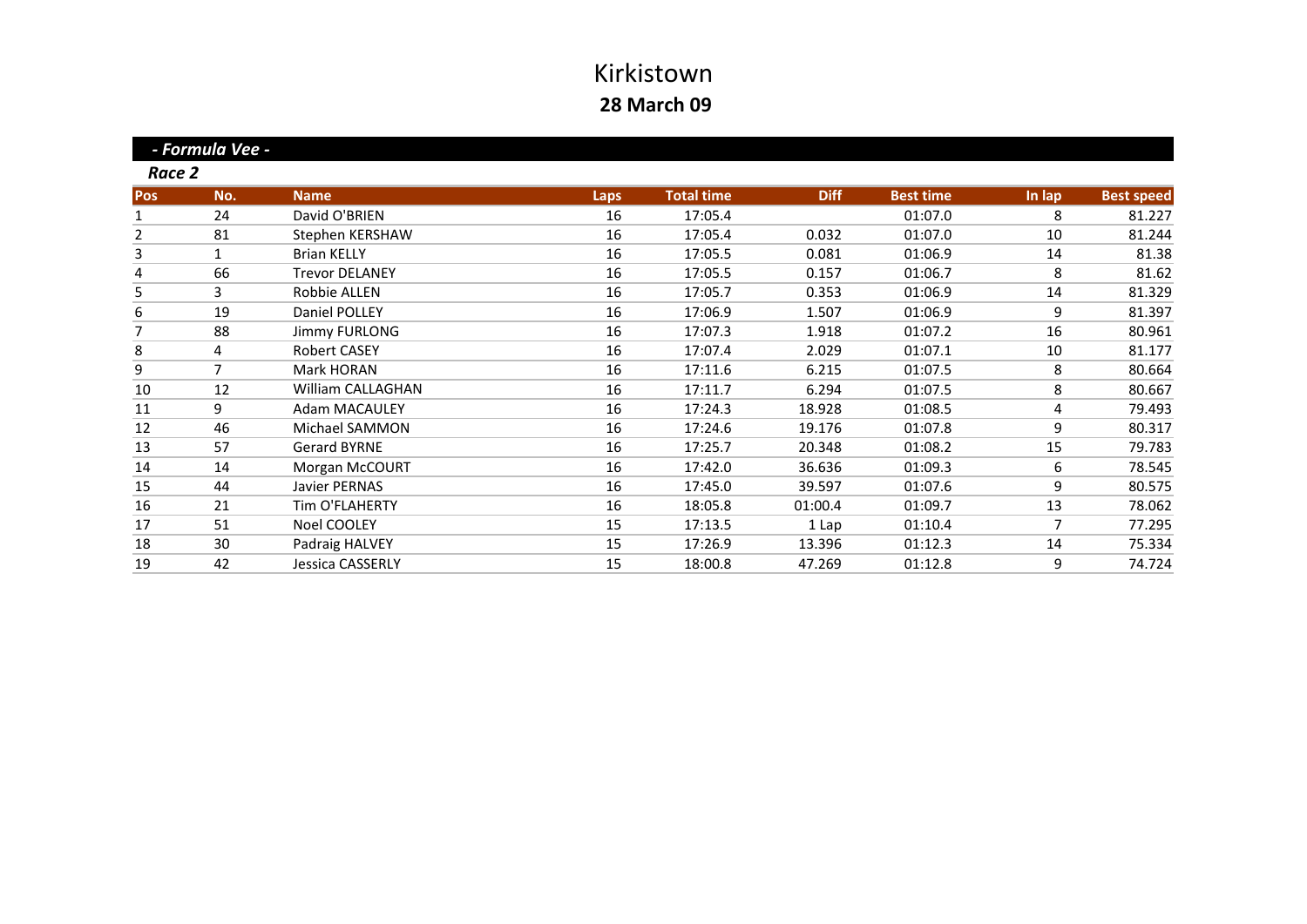|                   | - Pre-90 FF1600 - |                         |             |                   |             |                  |        |                   |
|-------------------|-------------------|-------------------------|-------------|-------------------|-------------|------------------|--------|-------------------|
| Race 3            |                   |                         |             |                   |             |                  |        |                   |
| <b>Pos</b>        | No.               | <b>Name</b>             | <b>Laps</b> | <b>Total time</b> | <b>Diff</b> | <b>Best time</b> | In lap | <b>Best speed</b> |
| 1                 | 31                | John FERGUSON           | 16          | 16:49.5           |             | 01:02.0          | 13     | 87.849            |
| 2                 | 11                | <b>Rory FARRELL</b>     | 16          | 17:02.0           | 12.498      | 01:02.9          | 13     | 86.495            |
| 3                 | 44                | <b>Gary THOMPSON</b>    | 16          | 17:11.0           | 21.469      | 01:03.3          | 5      | 86.024            |
| 4                 | 14                | <b>Neville ANDERSON</b> | 16          | 17:15.1           | 25.563      | 01:03.4          | 12     | 85.826            |
| 5                 | 9                 | <b>John STEWART</b>     | 16          | 17:30.5           | 41.015      | 01:04.7          | 12     | 84.148            |
| 6                 | 90                | <b>Henry CAMPBELL</b>   | 16          | 17:30.9           | 41.44       | 01:04.3          | 14     | 84.658            |
| 7                 | 67                | Paul McMORRAN           | 16          | 17:39.9           | 50.366      | 01:04.9          | 3      | 83.879            |
| 8                 | 20                | <b>Ryan TEMPLETON</b>   | 16          | 17:52.4           | 01:02.9     | 01:04.5          | 13     | 84.334            |
| 9                 | 77                | <b>Brendan DUGGAN</b>   | 16          | 17:53.5           | 01:04.0     | 01:04.8          | 7      | 84.043            |
| 10                | 12                | <b>Allan McBURNEY</b>   | 15          | 16:53.0           | 1 Lap       | 01:05.4          | 11     | 83.262            |
| 11                | 70                | <b>Gilbert CRISTINI</b> | 15          | 17:22.6           | 29.577      | 01:08.0          | 9      | 80.042            |
| 12                | 18                | Graeme JENNINGS         | 15          | 17:53.1           | 01:00.1     | 01:09.4          | 15     | 78.479            |
| 13                | 61                | David BLACK             | 14          | 16:50.1           | 2 Laps      | 01:09.8          | 12     | 77.929            |
| Not classified () |                   |                         |             |                   |             |                  |        |                   |
| <b>DNF</b>        | 40                | Robbie STEVENS          | 14          | 16:04.3           |             | 01:06.0          | 14     | 82.44             |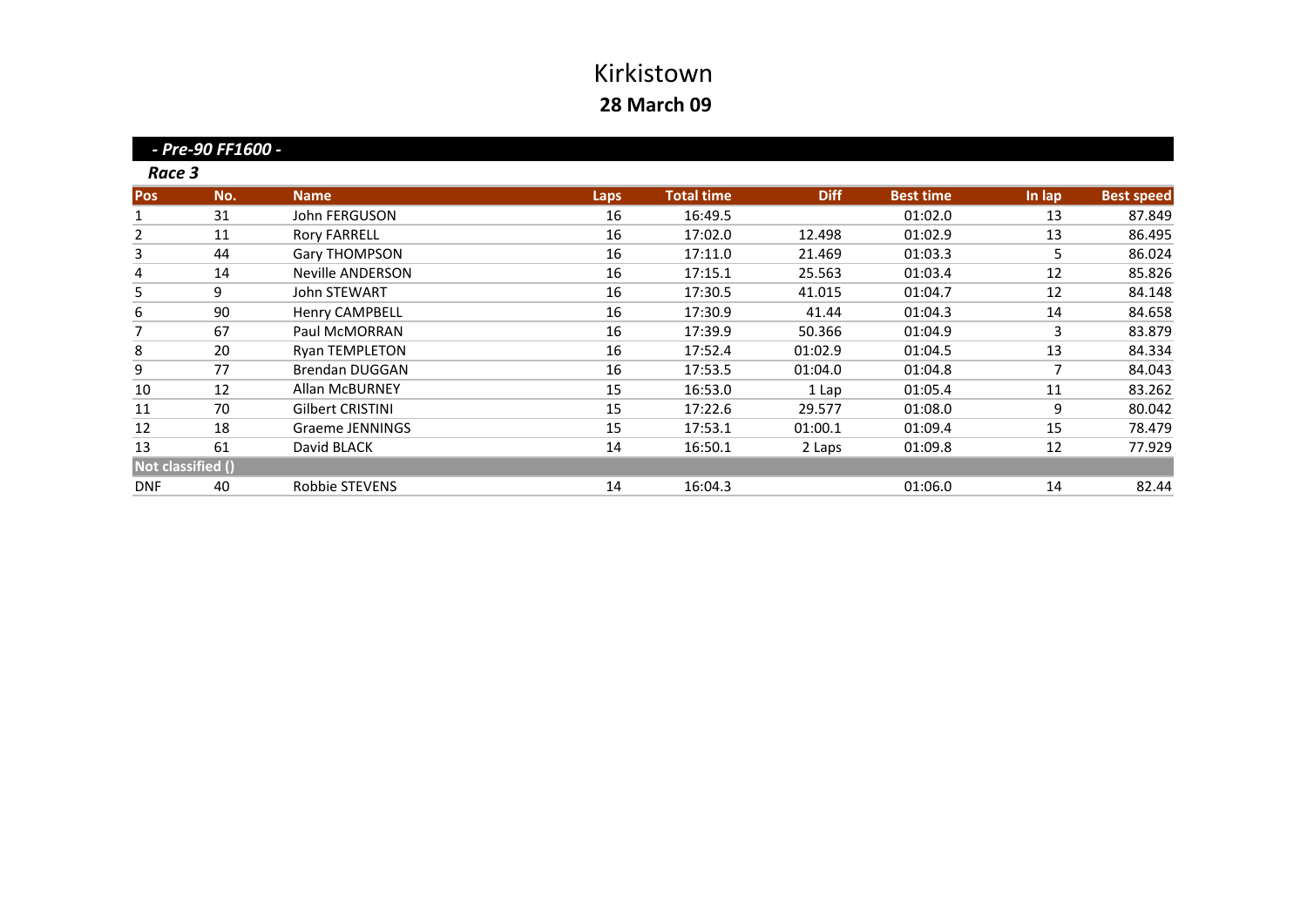|        | - Scottish Minis - |                      |      |                   |             |                  |        |                   |  |  |
|--------|--------------------|----------------------|------|-------------------|-------------|------------------|--------|-------------------|--|--|
| Race 4 |                    |                      |      |                   |             |                  |        |                   |  |  |
| Pos    | No.                | <b>Name</b>          | Laps | <b>Total time</b> | <b>Diff</b> | <b>Best time</b> | In lap | <b>Best speed</b> |  |  |
|        | 18                 | Chris KNOX           | 11   | 13:20.8           |             | 01:11.6          |        | 75.995            |  |  |
| 2      |                    | Kenneth THIRWALL     | 11   | 13:22.4           | 1.633       | 01:11.2          | 6      | 76.433            |  |  |
| 3      |                    | Vic COVEY Jnr        | 11   | 13:23.7           | 2.936       | 01:11.7          |        | 75.955            |  |  |
| 4      |                    | Michael ROWAN        | 11   | 13:25.7           | 4.933       | 01:12.0          | 8      | 75.637            |  |  |
| 5      | 20                 | David SLEIGH         | 11   | 13:26.0           | 5.18        | 01:11.8          | 9      | 75.795            |  |  |
| 6      | 17                 | Mark DRYDEN          | 11   | 13:29.8           | 8.996       | 01:12.0          | 9      | 75.556            |  |  |
|        | 23                 | Jordan GRONKOWSKI    | 11   | 13:38.7           | 17.88       | 01:11.7          | 3      | 75.894            |  |  |
| 8      | 22                 | <b>Chris PEARSON</b> | 11   | 13:39.0           | 18.153      | 01:12.3          | 11     | 75.246            |  |  |

*Comment and announcements*

*Announcements*

16:02 New Track Record (1:11.213) for Scottish Mini Coopers by Kenneth THIRWALL.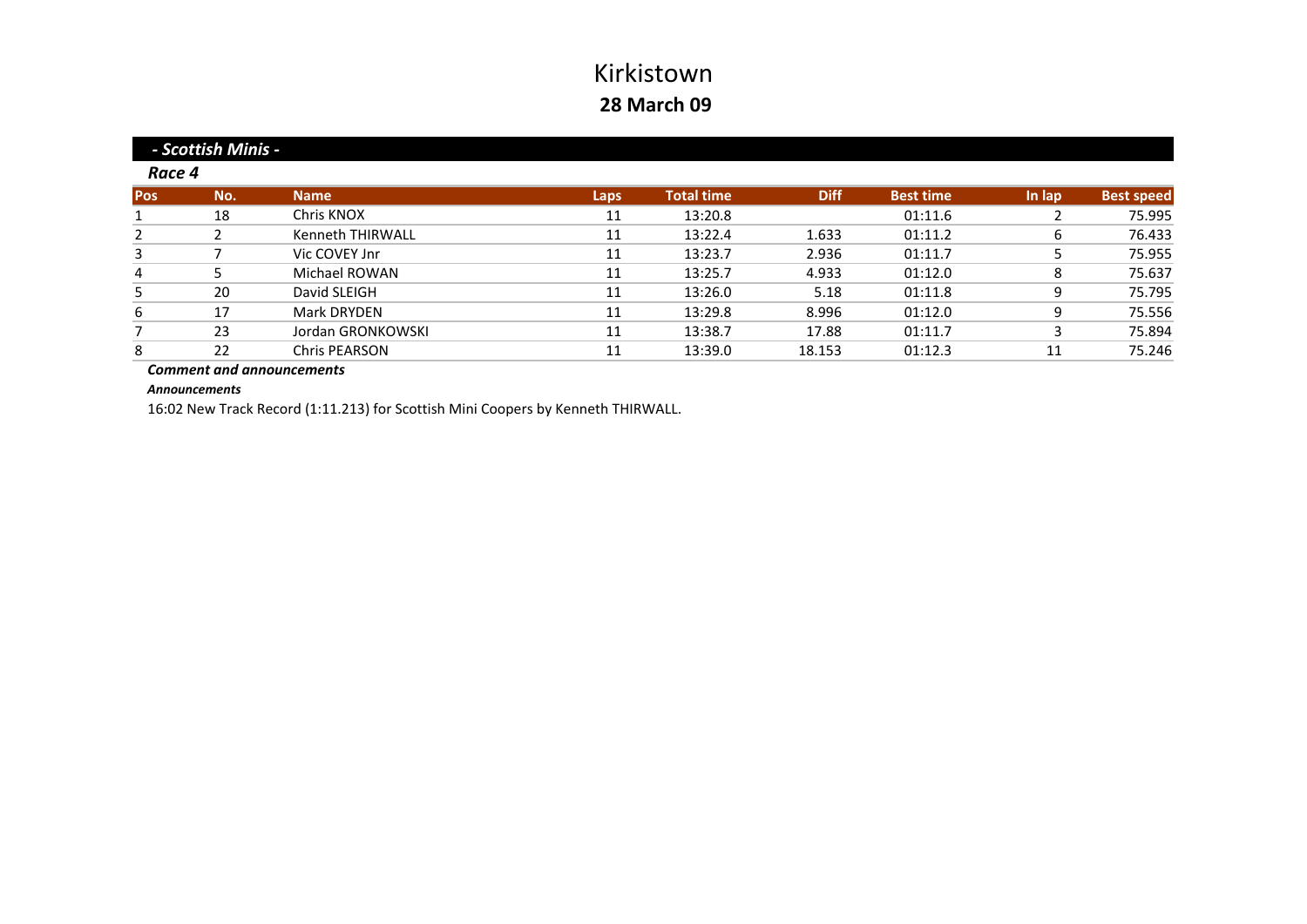**Pos No. Name Laps Total time Diff Best time In lap Best speed** 1 31 Gary NEWSOME 16 16:40.0 01:01.6 7 88.399 2 2 Lee NEWSOME e NEWSOME 16 16:42.1 2.071 01:01.8 8 88.125 88.125 3 6 Dan MULLIGAN 16 16:43.6 3.647 01:01.8 5 88.082 4 8 Brian HEARTY n HEARTY 16 16:45.2 5.19 01:01.7 10 88.239 5 34 David HALL HALL 16 16:52.9 12.932 01:02.3 10 87.336 6 14 Christopher McCABE 16 17:06.0 25.989 01:02.7 9 86.795 7 60 Tristin QUINN QUINN 16 17:19.8 39.81 01:02.5 3 87.105 8 17 Aidan BYRNE 16 17:20.5 40.528 01:03.9 5 85.127 DNF 5 Anton SAVAGE 14 14:43.3 01:01.6 10 88.359 DNF 1 Trevor DUFFY DUFFY 10 10:31.4 01:01.8 4 88.01288.012 DNF 20 Kevin SHEANE n SHEANE 9 09:37.5 01:02.5 9 87.132  *‐ Formula Sheane ‐* **Not classified ()** *Race 5*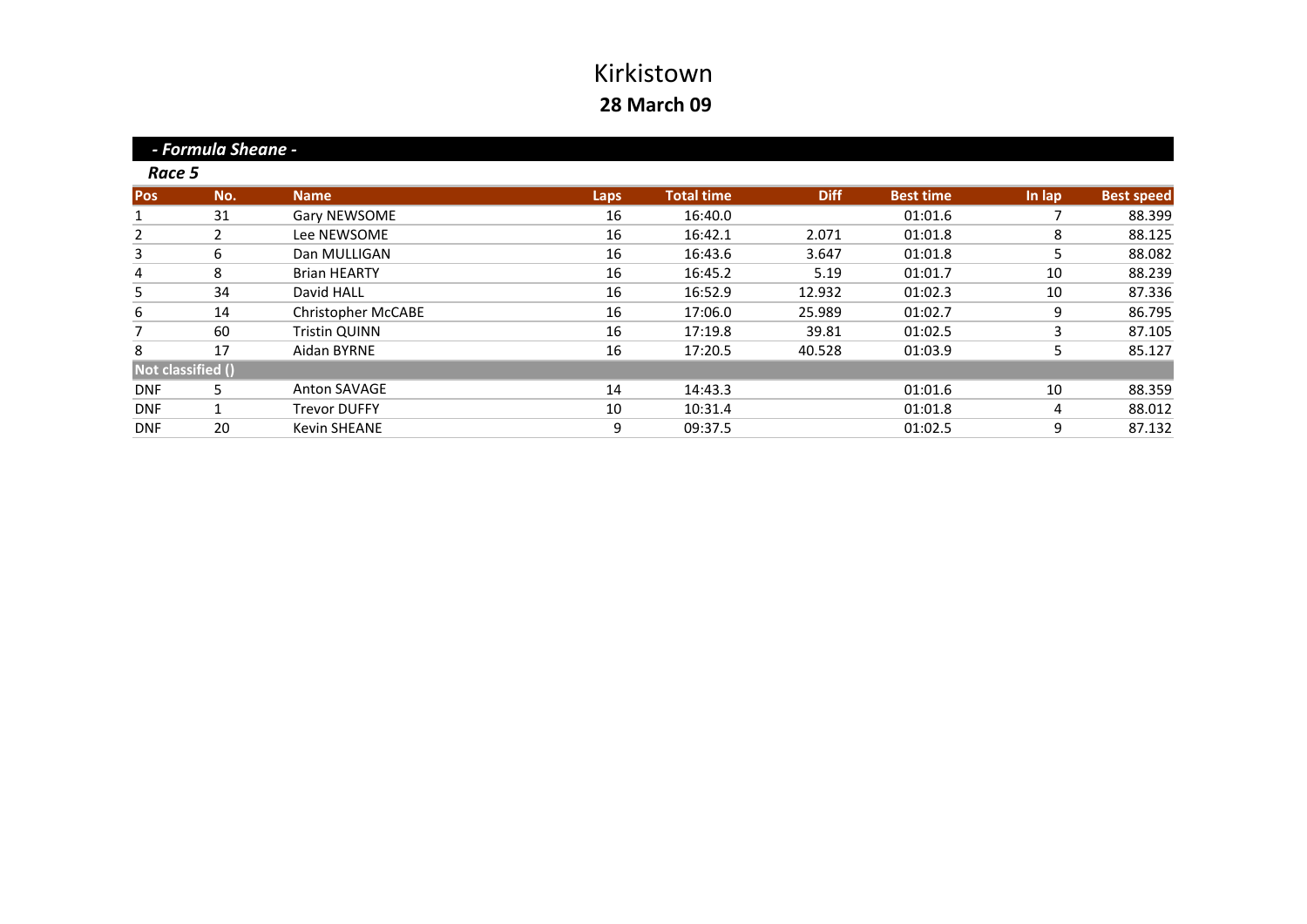|                   | - Roadsports - |                         |             |                   |             |                  |        |                   |
|-------------------|----------------|-------------------------|-------------|-------------------|-------------|------------------|--------|-------------------|
| Race 6            |                |                         |             |                   |             |                  |        |                   |
| <b>Pos</b>        | No.            | <b>Name</b>             | <b>Laps</b> | <b>Total time</b> | <b>Diff</b> | <b>Best time</b> | In lap | <b>Best speed</b> |
|                   | 47             | Stephen DONNELLY        | 16          | 16:21.1           |             | 59.741           | 4      | 91.11             |
| 2                 | 55             | <b>Mark CRAWFORD</b>    | 16          | 16:28.2           | 7.107       | 01:00.3          | 2      | 90.264            |
| 3                 | 25             | <b>Graham MOORE</b>     | 16          | 16:43.0           | 21.902      | 01:01.2          | 10     | 88.876            |
| 4                 | 17             | Colin REID              | 15          | 16:32.9           | 1 Lap       | 01:04.4          | 2      | 84.51             |
| 5                 | 52             | <b>Richard MORGAN</b>   | 15          | 16:35.6           | 2.718       | 01:05.3          |        | 83.371            |
| 6                 | 63             | <b>Brian McGOLDRICK</b> | 15          | 16:56.5           | 23.643      | 01:06.1          | ┑      | 82.388            |
| 7                 | 38             | <b>Scott TAGGART</b>    | 15          | 16:58.2           | 25.263      | 01:05.9          | 14     | 82.545            |
| 8                 | 40             | <b>Maurice McCLAY</b>   | 15          | 17:24.1           | 51.207      | 01:05.5          | 9      | 83.089            |
| 9                 | 96             | <b>Andrew PARKINSON</b> | 14          | 16:24.0           | 2 Laps      | 01:08.4          | 13     | 79.626            |
| 10                | 79             | Kieran SMYTH            | 14          | 17:08.4           | 44.426      | 01:11.9          | 4      | 75.725            |
| Not classified () |                |                         |             |                   |             |                  |        |                   |
| <b>DNF</b>        | 9              | Stephen WRIGHT          | 11          | 13:01.4           |             | 01:09.0          | 3      | 78.931            |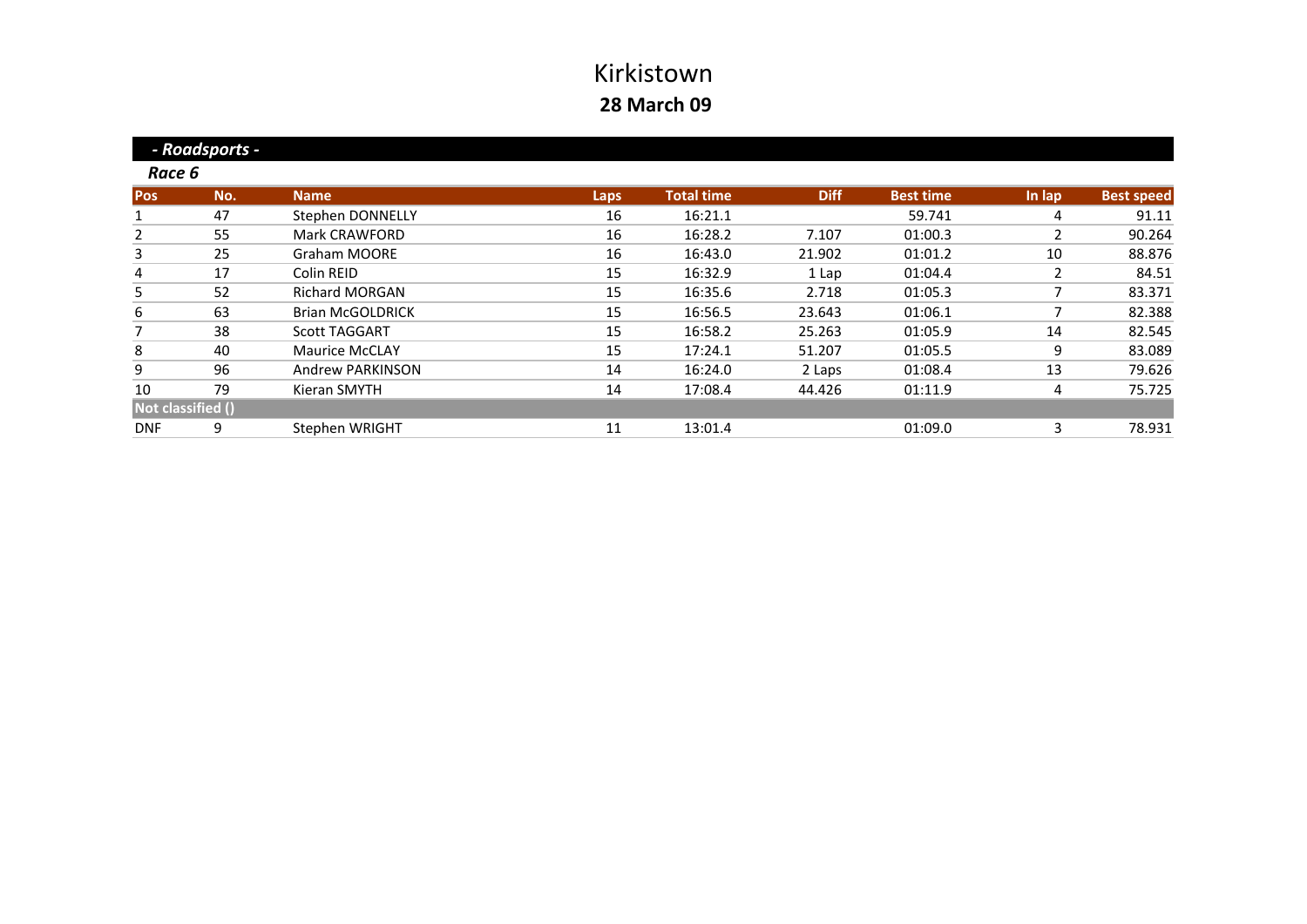**Pos No. Name Laps Total time Diff Best time In lap Best speed** 1 15 John FERGUSON 15 16:50.4 01:02.4 10 87.24 2 3 Michael EDGAR EDGAR 15 16:50.5 0.155 01:02.0 13 87.77487.774 3 11 Rory FARRELL 15 16:51.4 1.015 01:02.5 8 87.095 4 48 Adrian POLLOCK POLLOCK 15 16:51.9 1.494 01:02.5 8 87.049 5 45Raymond LUSTY 15 16:51.9 1.495 01:02.5 8 87.132 6 19Mark DONNELLY 15 16:55.8 5.406 01:02.8 7 86.647 7 44Gary THOMPSON 15 17:06.5 16.134 01:03.6 8 85.563 8 9 John STEWART STEWART 15 17:13.5 23.184 01:04.5 8 84.332 9 90Henry CAMPBELL 15 17:23.0 32.643 01:04.6 9 84.315 10 23 David NICHOLL NICHOLL 15 17:41.7 51.341 01:06.5 10 81.808 11 46 Jonathan McMULLEN n McMULLEN 14 17:12.5 1 Lap 01:03.4 10 85.88 DNF 12 Allan McBURNEY 11 13:05.1 01:05.1 9 83.605 DNF 77 Brendan DUGGAN 5 06:28.3 01:09.2 2 78.647 DNF 21Scott McGARRITY **1** 01:15.9 01:11.7 1 75.918  *‐ NI Open FF1600 ‐* **Not classified ()** *Race 7*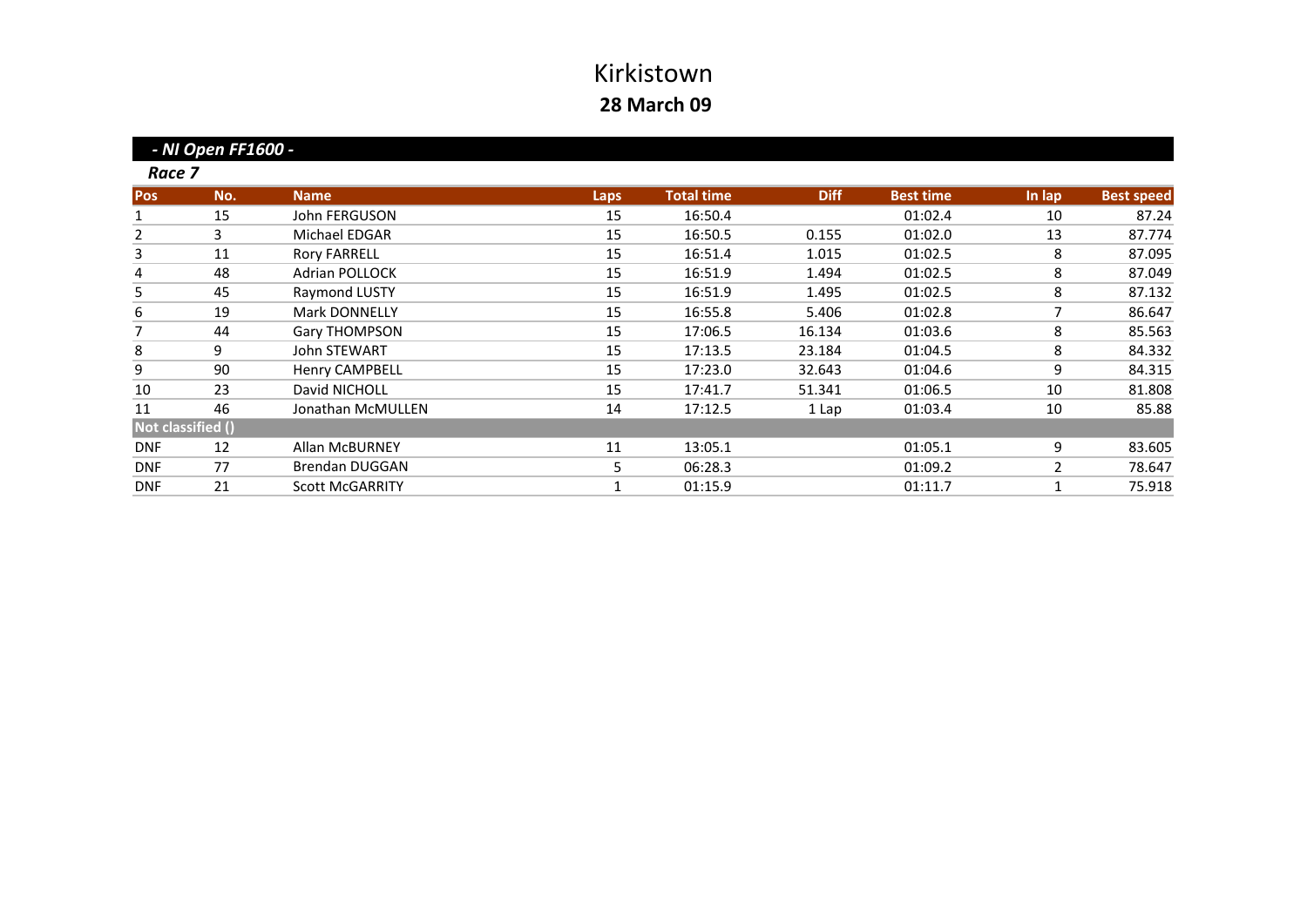*‐ Libre Saloons ‐*

*Race 8*

| <b>Pos</b> | No.               | <b>Name</b>               | Laps         | <b>Total time</b> | <b>Diff</b> | <b>Best time</b>                                                                                                                                                                                                                                                                                                                                                                                                                               | In lap | <b>Best speed</b> |
|------------|-------------------|---------------------------|--------------|-------------------|-------------|------------------------------------------------------------------------------------------------------------------------------------------------------------------------------------------------------------------------------------------------------------------------------------------------------------------------------------------------------------------------------------------------------------------------------------------------|--------|-------------------|
|            | 54                | <b>Robin TITTERINGTON</b> | 15           | 16:19.2           |             | 01:02.7                                                                                                                                                                                                                                                                                                                                                                                                                                        | 12     | 86.755            |
| 2          | 69                | Pat O'SULLIVAN            | 15           | 16:47.8           | 28.559      | 01:05.4                                                                                                                                                                                                                                                                                                                                                                                                                                        | 15     | 83.281            |
| 3          | 46                | Philip JONES              | 15           | 16:48.2           | 29.012      | 01:04.7                                                                                                                                                                                                                                                                                                                                                                                                                                        | 15     | 84.132            |
| 4          | 110               | Mark GILMARTIN            | 15           | 16:49.1           | 29.858      | 01:03.9                                                                                                                                                                                                                                                                                                                                                                                                                                        | 10     | 85.199            |
| 5          | 5.                | Jim WILSON                | 15           | 17:05.1           | 45.936      | 01:05.6                                                                                                                                                                                                                                                                                                                                                                                                                                        | 8      | 82.959            |
| 6          | 16                | Herbert HUTCHINSON        | 15           | 17:16.8           | 57.55       | 01:08.0                                                                                                                                                                                                                                                                                                                                                                                                                                        | 15     | 80.086            |
| 7          | 88                | <b>Greg SIMPSON</b>       | 15           | 17:18.7           | 59.539      | 01:07.9                                                                                                                                                                                                                                                                                                                                                                                                                                        | 5      | 80.175            |
| 8          | 33                | Donal O'NEILL             | 15           | 17:23.4           | 01:04.2     | 01:07.8                                                                                                                                                                                                                                                                                                                                                                                                                                        | 7      | 80.252            |
| 9          | $\overline{2}$    | <b>Greer WRAY</b>         | 14           | 16:26.6           | 1 Lap       | 01:09.1                                                                                                                                                                                                                                                                                                                                                                                                                                        | 12     | 78.783            |
| 10         | 7                 | Mark RUSSELL              | 14           | 16:30.1           | 3.469       | 01:09.0                                                                                                                                                                                                                                                                                                                                                                                                                                        | 12     | 78.908            |
| 11         | 32                | Peter CARVILL             | 14           | 16:30.5           | 3.901       | 01:08.2                                                                                                                                                                                                                                                                                                                                                                                                                                        | 10     | 79.777            |
| 12         | 82                | <b>Tony TRAUB</b>         | 14           | 16:30.8           | 4.22        | 01:07.7                                                                                                                                                                                                                                                                                                                                                                                                                                        | 10     | 80.364            |
| 13         | 59                | Ralph JESS                | 14           | 16:35.0           | 8.357       | 01:08.8                                                                                                                                                                                                                                                                                                                                                                                                                                        | 9      | 79.093            |
| 14         | 49                | Paul SHERIDAN             | 14           | 16:50.1           | 23.482      | 01:10.5                                                                                                                                                                                                                                                                                                                                                                                                                                        | 13     | 77.248            |
| 15         | 10                | Roger McMAHON             | 14           | 16:59.8           | 33.147      | 01:11.0                                                                                                                                                                                                                                                                                                                                                                                                                                        | 7      | 76.629            |
| 16         | 3                 | <b>Arthur McMAHON</b>     | 14           | 17:02.0           | 35.404      | 01:11.3                                                                                                                                                                                                                                                                                                                                                                                                                                        | 3      | 76.304            |
| 17         | 42                | <b>Ryan SINGLETON</b>     | 12           | 16:28.7           | 3 Laps      | 01:19.4                                                                                                                                                                                                                                                                                                                                                                                                                                        | 4      | 68.542            |
|            | Not classified () |                           |              |                   |             |                                                                                                                                                                                                                                                                                                                                                                                                                                                |        |                   |
| <b>DNF</b> | 61                | <b>Bob CAMERON</b>        | $\mathbf{1}$ | 01:14.0           |             | 01:11.8                                                                                                                                                                                                                                                                                                                                                                                                                                        | 1      | 75.833            |
| <b>DNF</b> | 159               | Alan STEWART              | $\mathbf{0}$ | --:--:----        |             | $\frac{1}{2} \left( \frac{1}{2} - \frac{1}{2} \right) \left( \frac{1}{2} - \frac{1}{2} \right) \left( \frac{1}{2} - \frac{1}{2} \right) \left( \frac{1}{2} - \frac{1}{2} \right) \left( \frac{1}{2} - \frac{1}{2} \right) \left( \frac{1}{2} - \frac{1}{2} \right) \left( \frac{1}{2} - \frac{1}{2} \right) \left( \frac{1}{2} - \frac{1}{2} \right) \left( \frac{1}{2} - \frac{1}{2} \right) \left( \frac{1}{2} - \frac{1}{2} \right) \left($ | 0      |                   |
|            |                   |                           |              |                   |             |                                                                                                                                                                                                                                                                                                                                                                                                                                                |        |                   |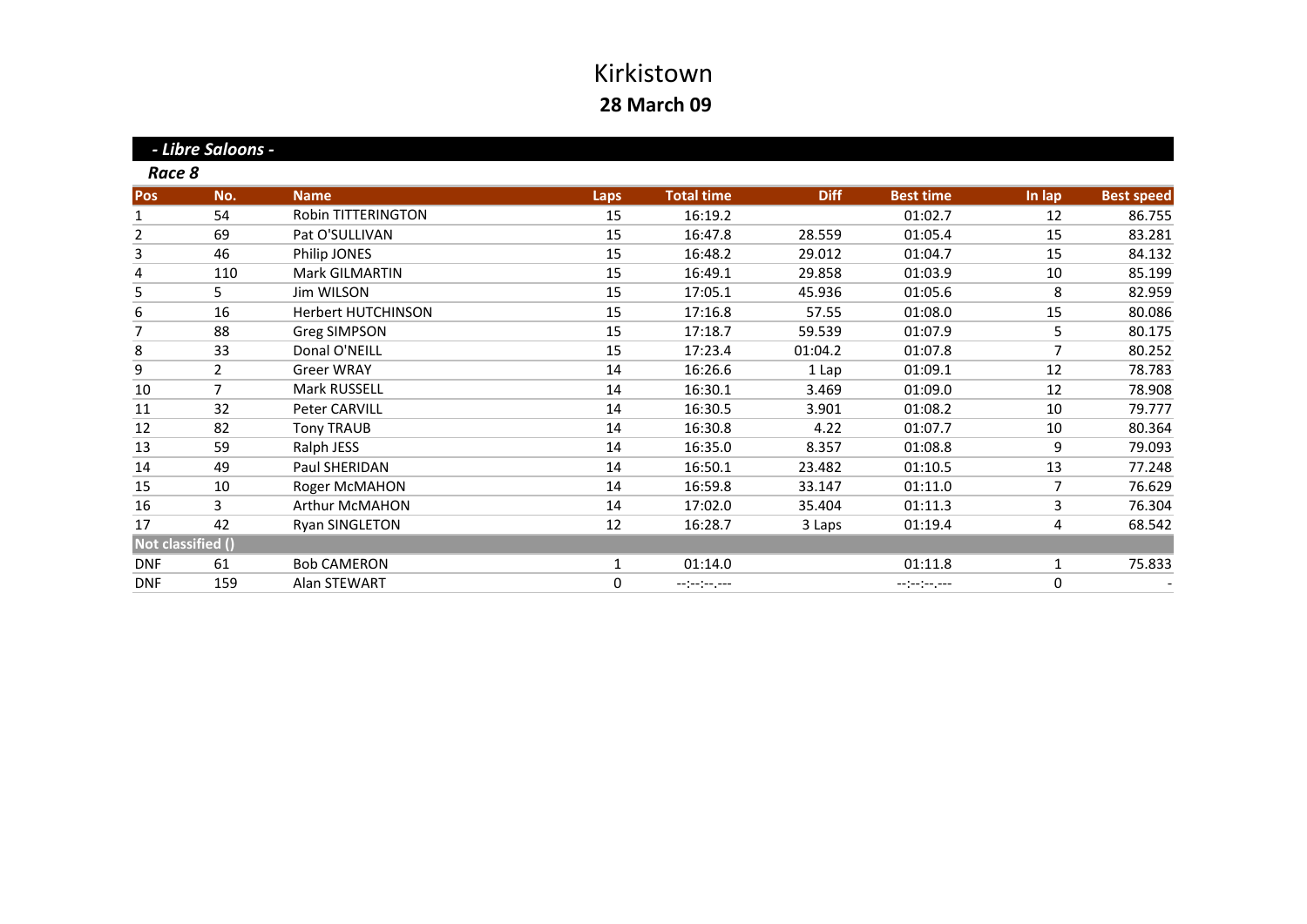|                   | - Tracksports - |                |      |                                  |             |                  |        |                          |  |
|-------------------|-----------------|----------------|------|----------------------------------|-------------|------------------|--------|--------------------------|--|
| Race 9            |                 |                |      |                                  |             |                  |        |                          |  |
| Pos               | No.             | <b>Name</b>    | Laps | <b>Total time</b>                | <b>Diff</b> | <b>Best time</b> | In lap | <b>Best speed</b>        |  |
|                   | 18              | Clive HEAK     | 14   | 13:35.7                          |             | 57.087           | 8      | 95.346                   |  |
|                   | 20              | Jim LARKHAM    | 14   | 13:57.9                          | 22.246      | 58.45            | 11     | 93.123                   |  |
| Not classified () |                 |                |      |                                  |             |                  |        |                          |  |
| <b>DNF</b>        | 64              | Philip SHIELDS | 13   | 12:38.6                          |             | 56.394           | 10     | 96.518                   |  |
| <b>DNS</b>        | 44              | Ivor GREENWOOD |      | $-1$ , $-1$ , $-1$ , $-1$ , $-1$ |             | --:-:-----       | 0      | $\overline{\phantom{0}}$ |  |